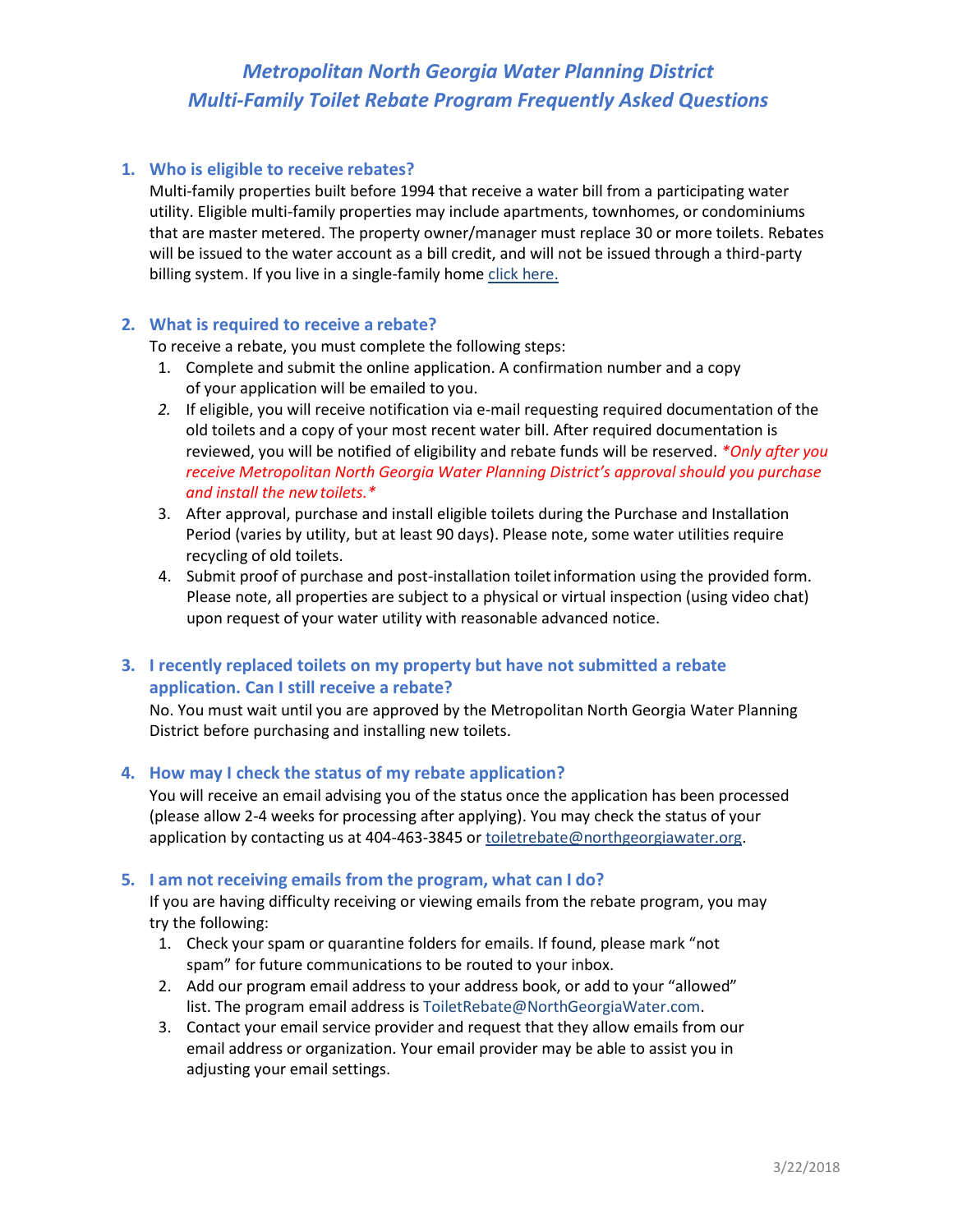### **6. How much is my rebate?**

Rebate amounts offered through our program vary based on toilet type. High-Efficiency toilets use 1.28 gallons per flush, and qualify for the \$50 rebate option. Ultra High-Efficiency toilets use 1.1 gallons per flush or less, and qualify for the \$75 rebate option. You may determine the exact amount you are eligible for by using our Rebate Calculator on the webpage.

# **7. Can the rebate bill credit be different than the estimated rebate amount provided in my pre-approval notification?**

Yes. If you install fewer toilets than you applied for, your rebate will be lower. Please note, you must install a minimum of thirty toilets to participate in the program. Also note, if you install more toilets than you applied for, your rebate will not increase.

#### **8. Is there a limit on how many rebates I can receive?**

Yes. Each water utility determines the total number of rebates available, and the maximum number of rebates granted per property. Your pre-approval notification will include the number of rebates available for your property. \**Please note, you will only be eligible to apply one time and cannot reapply for additional toilets in the future.\**

### **9. I have already claimed a rebate for toilets, but it has been a long time. Can I apply again for other units being retrofitted?**

No. This is a one-time rebate per property address. If a property has already received a rebate, it is not eligible for additional rebates.

#### **10. Why do you need a copy of my water bill?**

A copy of your water bill is used to determine eligibility. We verify your name, account number, service address and the type of service listed. We must see active water service to approve your rebate.

#### **11. Can my rebate be used to pay a past due balance on my water bill?**

No. Your account must be up to date to qualify for a rebate. The rebate will apply a credit to your account for future bills.

# **12. If I live in a community that requires me to pay my water bill through my HOA dues, or it is included in my rent, can I still apply?**

No. If you are a condo or townhome owner, and you receive your water bill from a third-party billing company, you are not eligible for a rebate. Your property may be eligible for a rebate if the management company receives a water bill from a participating water utility, the property was built before 1994, and 30 or more toilets will be replaced. If eligible, the rebate would be issued by the water provider to the account holder. It is the responsibility of the property management company to disburse rebates to individual property owners. The Metro Water District will not be involved with HOA/management company disputes with property owners.

### **13. If I have just signed up for water service or I receive bills infrequently, and I do not have a current water bill, can I still receive a rebate?**

Yes. If you do not have a bill, or have not yet received your first bill, your account will be confirmed by the Program Representative during the approval process. If you receive bills infrequently, your most recent water bill will be acceptable.